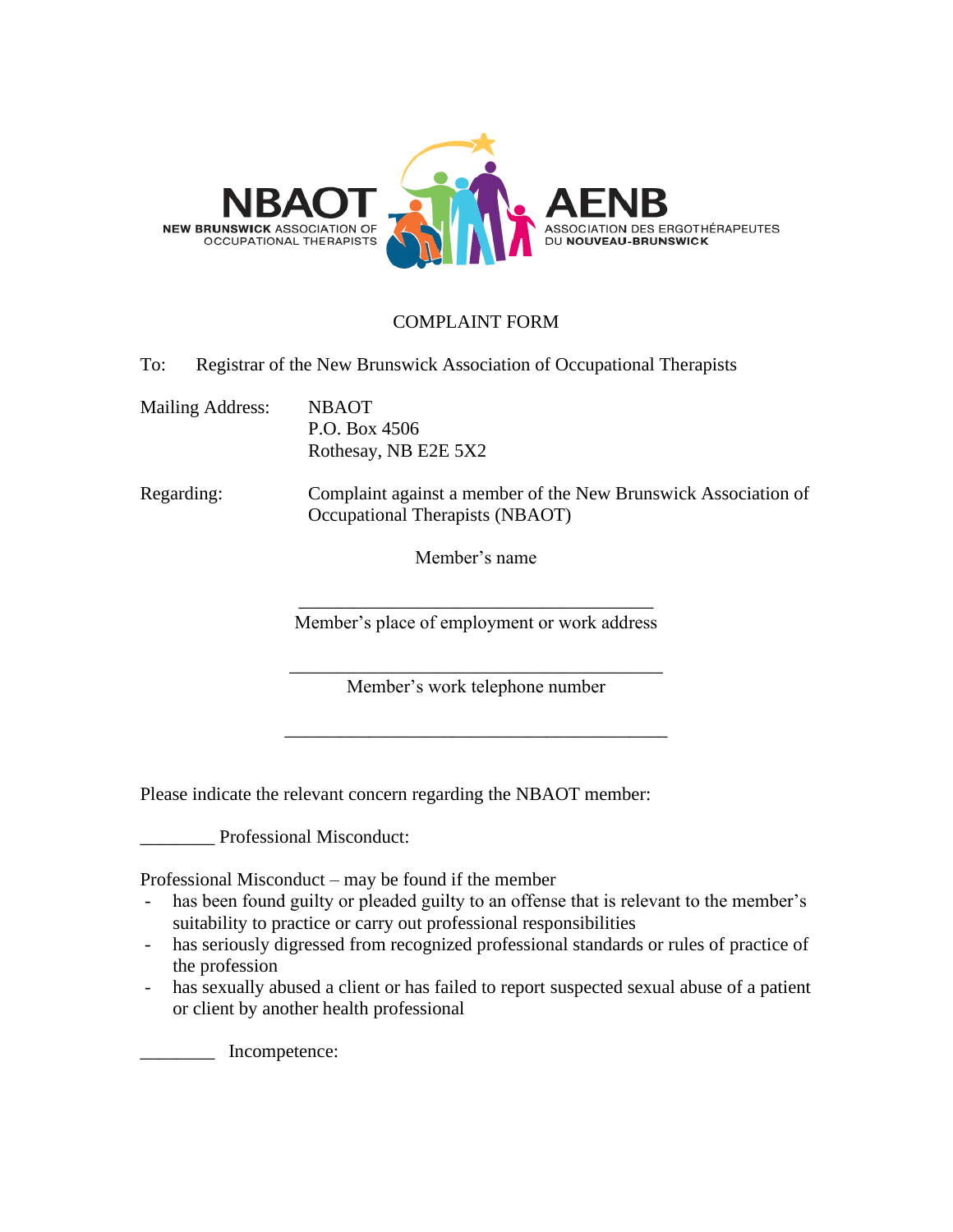Incompetence – may be found if the member has displayed a lack of knowledge, skill or judgment, or disregard for the welfare of a client or the welfare of the institution served or the welfare of the public to an extent that demonstrated that the member is unfit to continue to practice occupational therapy or carry out professional responsibilities or to practice occupational therapy without restrictions.

\_\_\_\_\_\_\_\_ Incapacitated:

Incapacitated – a member suffering from a physical or mental condition or disorder of a nature and extent making it desirable for the public or of the member that this member no longer be permitted to practice occupational therapy or engage in professional activities or that the member's practice or professional activities be restricted.

Please state summarily the nature, time and place of the conduct or actions concerning the member about whom the complaint is made: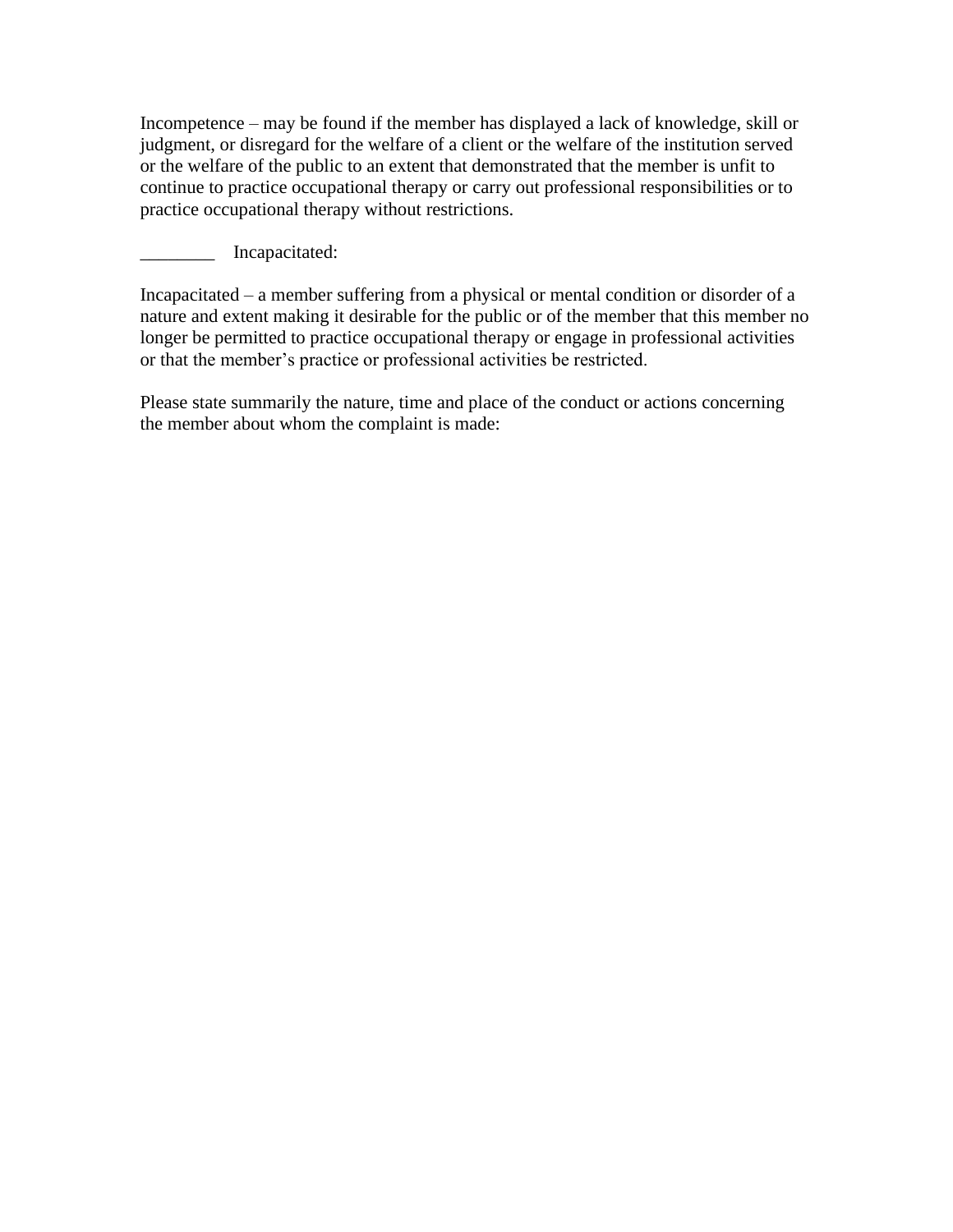Dated at \_\_\_\_\_\_\_\_\_\_\_\_\_\_\_\_\_ this \_\_\_\_\_\_\_\_\_\_ day of \_\_\_\_\_\_\_\_\_\_\_\_, \_\_\_\_\_\_\_\_\_\_\_ place day have month year

Signed:  $\qquad \qquad$ 

Complainant's signature

 $\overline{\phantom{a}}$  ,  $\overline{\phantom{a}}$  ,  $\overline{\phantom{a}}$  ,  $\overline{\phantom{a}}$  ,  $\overline{\phantom{a}}$  ,  $\overline{\phantom{a}}$  ,  $\overline{\phantom{a}}$  ,  $\overline{\phantom{a}}$  ,  $\overline{\phantom{a}}$  ,  $\overline{\phantom{a}}$  ,  $\overline{\phantom{a}}$  ,  $\overline{\phantom{a}}$  ,  $\overline{\phantom{a}}$  ,  $\overline{\phantom{a}}$  ,  $\overline{\phantom{a}}$  ,  $\overline{\phantom{a}}$ Please print name legibly